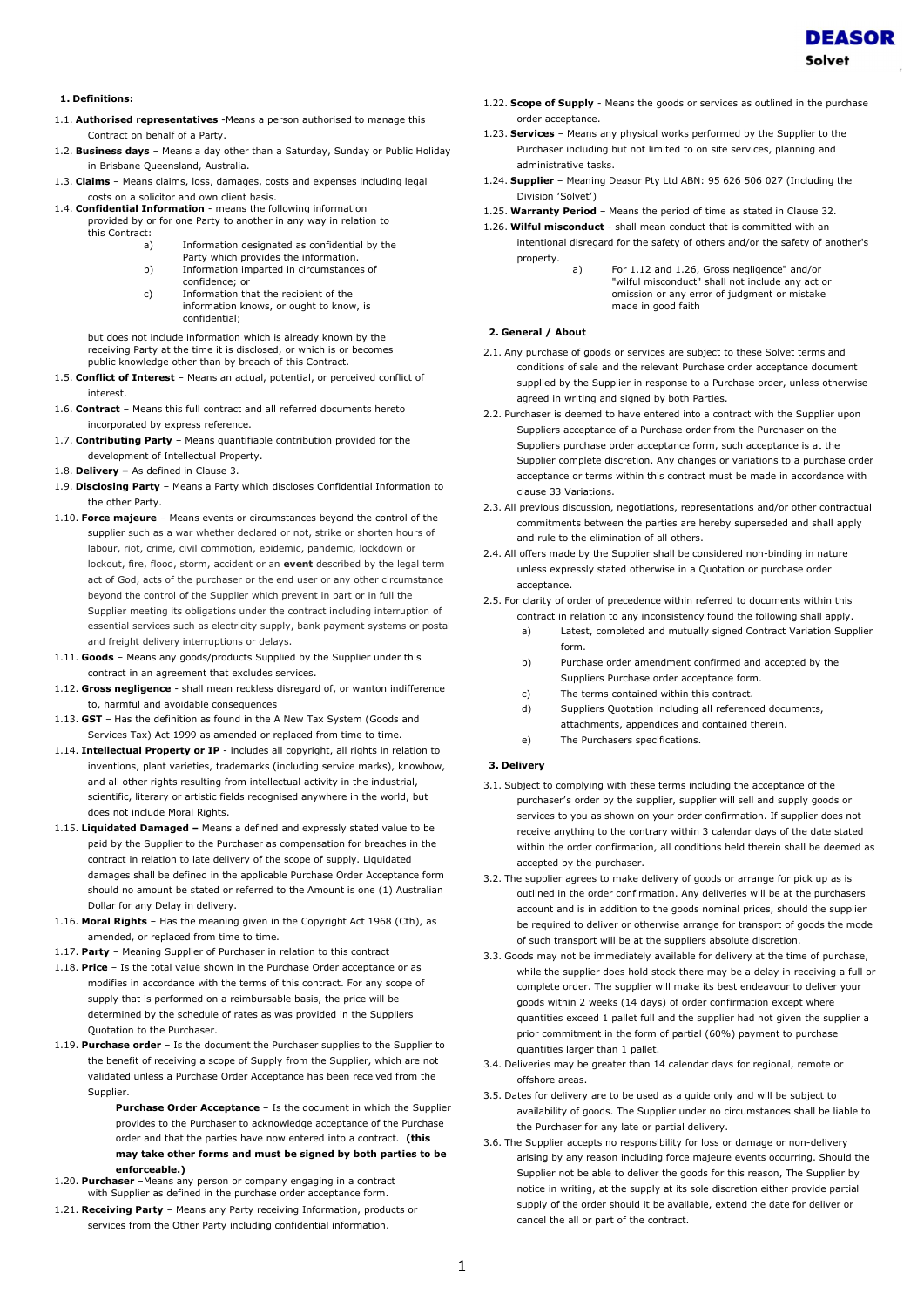

## 4. Title and risk

- 4.1. The title of the scope of supply shall remain with the Supplier until such time that the contract price has been paid in full to the Supplier at which time the title shall be transferred to the purchaser.
- 4.2. Risk of loss or damage to the scope of supply shall pass to the Purchaser upon delivery or collection whichever the case may be of such scope of supply.

# 5. Purchasers Obligations

- 5.1. Once the Purchaser has received any goods under the contract, it is the purchasers sole responsibility to ensure all Occupational Health safety and Environmental requirements are observed including but not limited to the products fitness for purpose, handling and storage and the use of the goods.
- 5.2. Further to the above, the Purchaser must ensure all its employees, contractors and visitors, customers and agents are made fully aware of any Health safety and environmental information provided by the Supplier in relation to the goods supplied. If any such information has been omitted by the Supplier as part of the delivery it is the Purchaser responsibility to obtain such information from the website at www.Solvet.com.au or call the main office on +61 7 3453 1959 and request such information.

#### 6. Notices

## Obligation for notices

6.1. Each notice under this Contract must be:

- a) In writing;
- b) Addressed to the recipient at the applicable address for notices set out in the Purchase Order Acceptance form; and
- c) Left at, or sent by pre-paid post, facsimile or email to, that address. For clarity any notice sent by mail, courier or left at the office must be signed for to acknowledge receipt.

#### Deemed receipt

6.2. Notices given in accordance with clause 6.1 of the Contract Terms will be deemed to have been received:

- a) If delivered by hand and signed for by any representative of the Supplier.
- b) If sent by post, which must be sent in such a fashion that required acknowledgement of receipt at the receiving end (Signed for packaged)
- c) If sent by facsimile, on the day of transmission provided that no error report is Received in respect of the transmission (or on the next Business Day if the day of Transmission is not a Business Day); or
- d) If sent by email, when the sender receives a confirmation of receipt from the intended Recipient's computer demonstrating that the email has been received.

### 7. Price

- 7.1. Prices provided are in Australian Dollars and exclude GST. GST is payable on all goods and services as applicable by law.
- 7.2. Prices generally exclude shipping freight or mobilisation costs including inductions unless explicitly stated otherwise in the order confirmation.
- 7.3. Any variation in cost incurred to the Supplier in relating to performing its obligations under the contract which increase the cost of transacting the order due to material cost, shipping cost any enactment of Parliament, regulations or otherwise having the force of law or any fluctuation in currency value after the date of the Purchasers confirmed order, such additional and unforeseen costs shall be added to the agreed price for the contracted scope of supply.

#### 8. Payment

- 8.1. Where late payment exceeds 7 days, the supplier may at its complete discretion suspend or cancel the remainder of the scope of supply after having notified the Purchaser in writing of such impending suspension or cancellation until the open invoice is satisfied and such suspension or cancellation shall have no effect on the Suppliers obligations under this contract including but not limited to Schedule and late delivery all such dates for delivery shall shift in proportion including an additional allowance for planning and reinitiating of scope of supply works. All such additional costs as a result of such suspension or cancellation under this clause shall be chargeable to the Purchaser and will be payable within the timeframes set out in this contract.
- 8.2. All payment shall be made net without any deductions excluding any portion which is in dispute and has been raised during the course of the contracted works. If payment is not received by the Supplier by the due time, the

Purchaser must pay, without reminder, interest on any outstanding amount at a rate of 10% annual interest rate compounded daily until funds are received excluding the date in which the outstanding amount was due. Any delay in applying interest shall not waive such right for any transaction where payment is not made in accordance with the terms of the contract.

- 8.3. Terms of payment shall be determined by the supplier quotation.
- 8.4. Terms of payment for services or a combination of goods and services are payable within 7 days upon receipt of an invoice which will be conducted weekly in which the work was performed whether by a milestone payment basis or reimbursable schedule of rates, regardless of completion of the full scope of supply or after the completion of the scope of supply, whichever occurs first, unless otherwise agreed in writing.
- 8.5. Payment shall not be affected by a force Majeure Event.

# 9. Withholding tax

- 9.1. If a Party is required by law to make a deduction or withholding from an amount payable to the other Party under or in connection with this Contract, whether for tax or otherwise, it must do the following:
	- a) Notify the other Party as soon as reasonably practicable that it is required to make the deduction or withholding;
	- b) Promptly make the deduction or withholding and pay the amount in the manner required to the authority entitled to receive it; and
	- c) If requested by the other Party, as soon as reasonably practicable, deliver evidence satisfactory to the other Party that the payment has been made.
	- d) Make an appropriate adjustment note to allow both parties to balance their accounts.

## 10. Goods and services tax

10.1. For the purposes of this clause 10 of the Contract Terms:

- a) Unless otherwise stated, terms that have a defined meaning in the A New Tax System (Goods and Services Tax) Act 1999 (Cth) (GST Act) have the same meaning as in the GST Act;
- b) In addition to its meaning in the GST Act, the term GST includes any notional liability to pay GST;
- c) The term consideration takes its ordinary meaning, rather than its defined meaning in the GST Act; and
- d) If a supply is treated as a periodic or progressive supply under the GST Act, each periodic or progressive component of the supply will be treated as if it is a separate supply.
- 10.2. Unless otherwise stated, Prices provided are in Australian Dollars and exclude GST. GST is payable on all goods and services as applicable by law.
- 10.3. Notwithstanding any other provision of this Contract, the recipient need not pay the GST Amount until it has received from the supplier a tax invoice or adjustment note (as the case may be).
- 10.4. If an adjustment event arises in respect of the scope of supply, the GST Amount must be adjusted to reflect the adjustment event and a payment must be made by the supplier to the recipient, or by the recipient to the supplier, as the case may be.
- 10.5. If a Party is entitled to be reimbursed or indemnified for a cost or expense under or in connection with this Contract, the amount to be reimbursed must be reduced to the extent that the Party (or the representative member for a GST group of which that Party is a member) is entitled to an input tax credit for the cost or expense.
- 10.6. This clause 10 will survive the termination or expiry of this Contract.

### 11. Background IP and Third Party IP Ownership

11.1. Nothing in this Contract affects the ownership of Background IP or Third Party IP.

## 12. Process for offering Material containing Background IP or Third Party IP

- 12.1. A Party (Contributing Party) may offer any Material containing Background IP or Third Party IP to be Used for the performance of the Project or this Contract, for all such IP the contributing Party grants the receiving party a free, limited, irrevocable and non transferable license to use the Intellectual Property of the Contributing party and its sub-suppliers for the restricted use of the requited Scope of Supply.
- 12.2. Should there be any specific restrictions in the supplied IP. The terms which must be disclosed by the Contributing Party for the purposes of clause 11 of the Contract Terms include: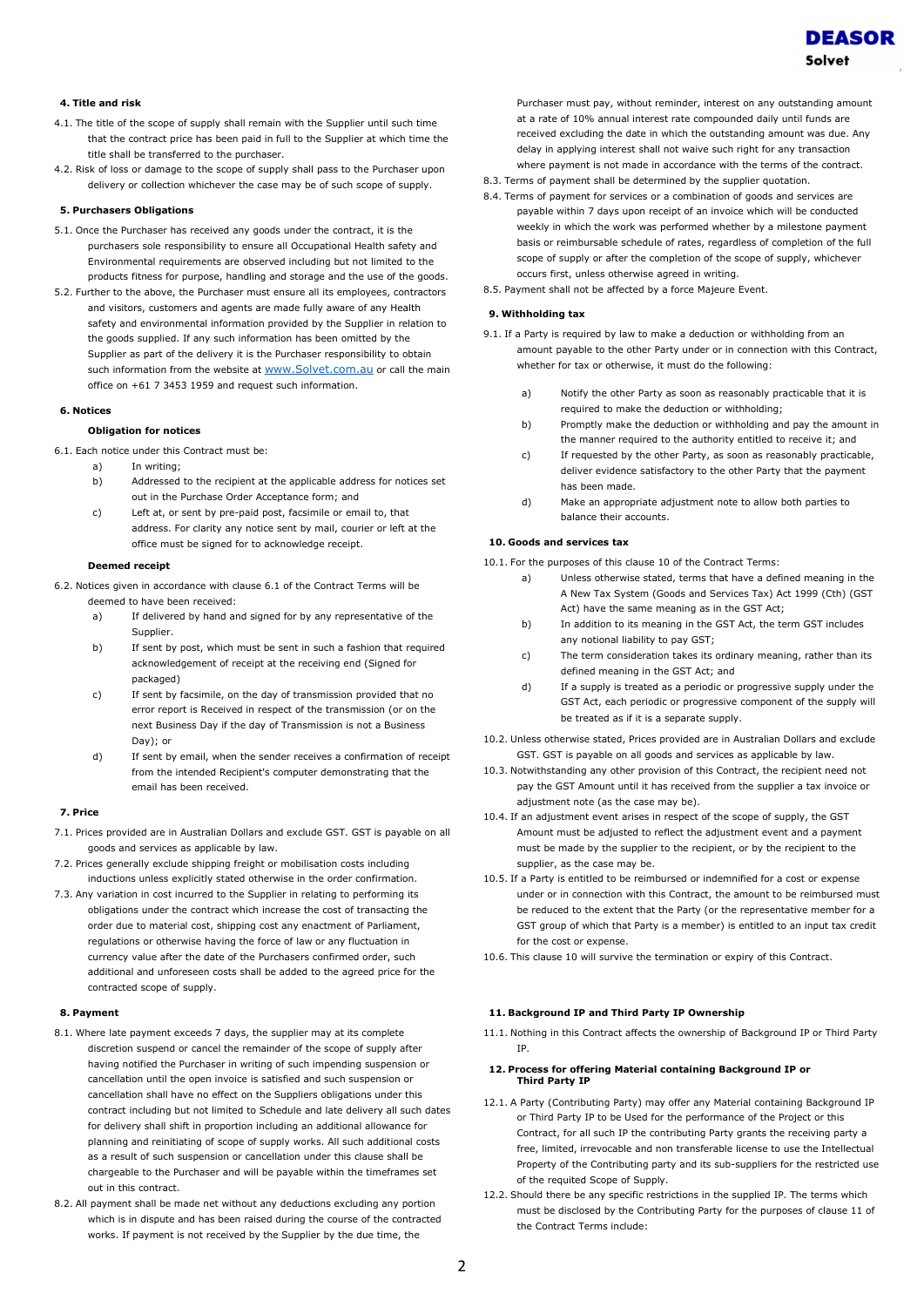

- a) Details of any restrictions, conditions or encumbrances, that apply, or may apply, to the Use of the Background IP or Third Party IP, including fees or royalties for Third Party IP; and
- b) Any other information as is reasonably requested by the Recipient Party.

## 13. Risk issues regarding Background IP or Third Party IP

- 13.1. Each Party must take reasonable steps to ensure that it does not, without giving prior written notice, offer or provide to the other Party Material that breaches, or may cause the other Party to breach, any applicable laws or regulations.
- 13.2. A Party which becomes aware that such circumstance described in clauses 11 of the Contract Terms apply in respect of any Material must give the other Party prompt written notice of those circumstance.

#### 14. Use and protection of Background IP and Third Party IP

- 14.1. A Recipient Party must not, without the prior express written consent of the Contributing Party, Use the Contributing Party's Background IP or Third Party IP other than in accordance with this Contract or a separate agreement signed by both Parties, or as permitted by law.
- 14.2. Each Recipient Party represents and warrants to the other Party that it will not assign, encumber or otherwise deal with, dispose of or Commercialise the Contributing Party's Background IP or Third Party IP, except in accordance with this Contract or a separate agreement signed by both Parties.
- 14.3. Each Party must take all reasonable steps to protect the other Party's Background IP and Third Party IP from misuse and must give the Contributing Party prompt written notice of any actual or potential claims concerning infringement of Background IP or Third Party IP which come to their attention.
- 14.4. The Recipient Party must give the Contributing Party all assistance which it reasonably requests in order to protect the Contributing Party's Background IP or Third Party IP, at joint expense.

## 15. Moral Rights

15.1. Moral rights will be owned by the Person and their employer who create Materials for the purposes of this Contract, including reports, software, etc, which is subject to the provisions of copyright law. Moral Rights cannot be assigned or transferred. If a person has Moral Rights then they should be recognised as the author of their work by the Purchaser, including by having their name appear on their work. They may also be able to prevent certain uses of their work (such as editing). If this may be problematic for one or both Parties, the Purchaser may be required to obtain written consents from the Supplier.

#### 16. Project IP

- 16.1. Any IP created by the Supplier during a contract shall remain with the Supplier, the Supplier hereby grants the receiving party a royalty free, limited, irrevocable and non-transferable license to use the Intellectual Property and its sub-suppliers for the restricted use of the Scope of Supply.
- 16.2. Any IP created by the Purchaser during a contract shall remain with the Purchaser, the Purchaser hereby grants the receiving party and affiliates and its sub-supplier a royalty free, limited, irrevocable and non-transferable license to use the Intellectual Property.
- 16.3. Project IP vests on its creation by the contributing party that perform the majority of contribution to the Project IP.
- 16.4. Each Party must co-operate and promptly do all acts and things and execute all documents which may be necessary or desirable for the purpose of vesting ownership of the Project IP as described in clause 16.3 of the Contract Terms.
- 16.5. Upon joint creation of Project IP, the Purchaser grants to the Supplier a perpetual, irrevocable, world-wide, non-exclusive royalty free and fee-free licence to Use the Project IP for the purposes of further work on the owning parties behalf. This licence includes the right for the Supplier to further Commercialise the IP.
- 16.6. The registration of the Project IP is only permitted subject to agreement of the Supplier.

### 17. Confidentiality

17.1. The Supplier and Purchaser under this agreement agree that without limitation, any information including documents, plans, drawings, designs trade secrets, knowhow, models, verbal communication and notes, collectively or individually referred to as 'information', shall be deemed confidential and neither party shall disclose to any other party such information unless required to do so by law or to verify with their own legal

counsel or subcontractors and suppliers. Both parties must ensure any information passed on to such parties the terms of confidentiality are maintained to the benefit of the disclosing party. This does not include information available in the public domain. All such confidential information shall only be used by either party to the extent it is required to use such information to perform their obligations under this contract.

17.2. The obligations under this clause are continuing obligations and shall survive the term of this contract for a period of no less than three (3) years.

## 18. Conflict of interest

- 18.1. Each Party warrants that at the Commencement Date, to the best of its knowledge and after making diligent inquiry, no Conflict of Interest exists or is likely to arise in the performance of its obligations under this Contract.
- 18.2. If, during the Term, it comes to the attention of either party that a Conflict of Interest arises or appears likely to arise in respect the scope of supply, that party must:
	- a) Immediately notify the other party in writing of all relevant information relating to the Conflict of Interest, and the steps that it proposes to take to resolve or otherwise deal with the Conflict of Interest; and
	- b) Promptly take any and all steps that the party reasonably requires to resolve or otherwise deal with the Conflict of Interest.
- 18.3. If either party fails to notify the other party that a Conflict of Interest has arisen or appears likely to arise in accordance with clause 18.2 of the Contract Terms, or is unable or unwilling to resolve or deal with the Conflict of Interest as required in accordance with clause 18.2 of the Contract Terms, then the other party may terminate this Contract for breach of a material term in accordance with clause 30.1(b) of the Contract Terms.

### 19. Disclaimer and Indemnity

- 19.1. To the extent permitted by law. The Supplier and their bodies corporate exclude all liability to the Purchaser or anyone else for loss or damage of any kind (however caused or arising) relating in any way to the scope of supply. The Purchaser agrees to indemnify and hold harmless the Supplier, including their directors, officers, employees and agents of damage to third party property, or for bodily injury (including death) or both however so caused arising out of the performance of the contract to the extent that such damage or injury is attributable to the negligence or wilful misconduct of the indemnifying party, and keep the Supplier Indemnified against any claim. This indemnity includes legal fees and expenses the Supplier incurs in order to enforce its rights, on an indemnity basis.
- 19.2. Except as expressly provided in these terms, and to the fullest extent allowed by the law, the Supplier and its third parties will not be liable for any direct, indirect, special, incidental or consequential damages arising out of your use of our goods or services or use of the website.

### 20. Force Majeure

- 20.1. The Supplier shall not be liable for events or circumstances beyond the control of the supplier such as a war whether declared or not, strike or shorten hours of labour, riot, crime, civil commotion, epidemic, pandemic, lockdown or lockout, fire, flood, storm, accident or an event described by the legal term act of God, acts of the purchaser or the end user or any other circumstance beyond the control of the Supplier which prevent in part or in full the Supplier meeting its obligations under the contract including interruption of essential services such as electricity supply, bank payment systems or postal and freight delivery interruptions or delays.
- 20.2. Payment obligations shall not be affected by force majeure events, for extended force majeure events the terms of the contract shall be determined by clause 3.
- 20.3. Any additional costs as a result of a force majeure event shall be at the Purchasers account and the Supplier shall be entitles to recoup all costs from the Purchaser for the delivery of the contract, where termination of the contract is enacted by the purchaser under the terms of the contract, the Supplier shall be entitles to receive full compensation for and expenses that are not cancellable in which the Purchaser shall receive those goods in which could not be cancelled prior to termination.

### 21. Insurance

21.1. The Purchaser shall be responsible to effect and/or maintain any and all insurance including sufficient product liability insurance, transport insurance, work cover insurance and automobile liability insurance which cover its legal liability of the purchaser for bodily injury and /or damage to own or third party physical property including the supplied goods from the time of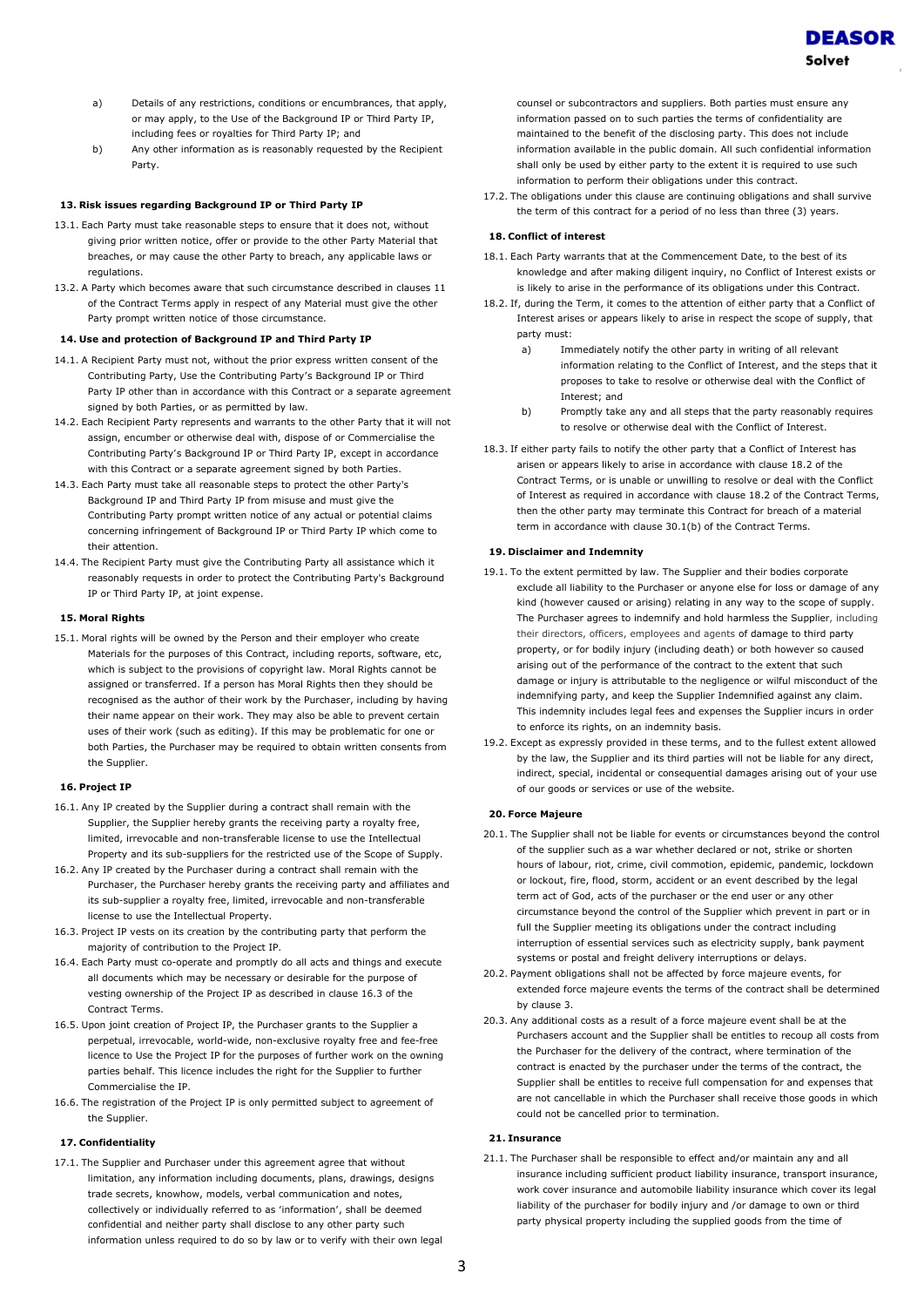delivery as outlined in clause 3 including all risk of loss or damage, to, or deterioration of the goods from whatever cause.

21.2. In no event shall the Suppliers insurance be primary insurance in respect to the scope of supply, furthermore the Suppliers Insurance will not provide nor grant a waiver of subrogation to the purchaser, its customers or end users nor name such parties as additional or co-insured persons or parties.

## 22. Transfer and Assignment

- 22.1. Supplier retains the right at all times to merge, sell or otherwise change control of its business to a third party , furthermore the supplier reserves the right to transfer or assign personal information and other content the purchaser has collected during the course of its business to such third parties without giving notice or seeking consent, acceptance of a commercial relationship based on these terms will be deemed as acceptance.
- 22.2. Any transfer or assignment including a delegate by a Purchaser to a third party shall not be recognised as valid under this agreement and shall be rendered Null and Void without the prior written consent of the supplier. This does not apply to either party engaging with subcontractors or sub-supplier which are part of either parties typical business practices to fulfill their obligations under this contract.

### 23. Privacy and Personal Information

23.1. Your privacy of your personal information is important to Solvet. Please refer to the Privacy Policy located on our website at www.Solvet.com.au.

### 24. Waiver

- 24.1. If either party fail to exercise or enforce any right or provision under these terms will not constitute or deemed to be a waiver or forfeiture of such rights or provisions.
- 24.2. Until title of the goods passes to the Purchaser as outlined in clause 4, the Purchaser waives its rights it would otherwise have under the Personal Property Security Act 2009 or any further amendment thereto.

## 25. Jurisdiction and Governing Law

25.1. Any agreement made under this contract shall be governed by and construed in accordance with the laws of Queensland, Australia. The purchaser acknowledges and irrevocably submits to the non exclusive jurisdiction of the courts of Queensland, Australia. In line with the Severability clause 34. Any provisions of these terms that are found to be unenforceable by the court of law, such invalid or unenforceable portion shall not affect any other terms contained in the remainder of the agreement, and all other terms shall continue in full force and effect.

## 26. Dispute Resolution

- 26.1. Any Dispute arising in relation to this contract must be handled in order of precedence as follows (a) first, if no resolution, then (b), if no resolution then  $(c)$ . All steps  $(a)$ ,  $(b)$ ,  $(c)$  and  $(d)$  must be exhausted prior to any commencement of court proceedings relating to such disputes unless a party requires to seek urgent interlocutory relief.
	- a) Genuine attempt to resolve disputes directly between Supplier and Purchaser authorised representatives, settled within no more than five (5) business days by negotiation agreed to in writing.
	- b) Agreement to continue scope of supply in accordance with the terms of this contract, all payment and supply rights are to be fulfilled and variances to be balanced in accordance with the mutually agreed resolution
	- c) Disputes not resolved in accordance with (a) and (b) above shall be amicably negotiated between senior management of Supplier and Purchaser, these must be conducted in good faith and attempted to be resolved expeditiously. Should a resolution not be reached either party may ask for mediation to commence.
	- d) If senior management of the Supplier and Purchaser cannot come to a resolution of the dispute in writing within 10 business days from when the dispute was first raised by either party then mediation may commence. The supplier shall nominate Three (3) reputable mediators and the Purchaser shall choose one within two (2) business days, if none are selected in writing than the Purchaser shall choose the mediator. All costs of mediation shall be paid equally between the parties.

## 27. Mediation

- 27.1. All costs of mediation shall be paid equally between the parties.
- 27.2. Mediation must take place in Queensland, Australia.
- 27.3. Both parties must comply with the instruction of the appointed mediator in relation to the mediation.
- 27.4. Both parties hereby agrees to indemnify the mediator against any and all liability in respect to the mediation of the dispute.
- 27.5. If resolution is made during the course of the mediation, each party must comply with the terms of the resolution, and such terms are binding on the parties and override anything else to the contrary in the contract to the extent that it related directly to the dispute in mediation.
- 27.6. If resolution is not made between the parties within ten (10) business days of the first hearing by the mediator, the mediation ceases unless agreed to be extended by both parties in writing.
- 27.7. All parts, discussions, written statements prepared for or during the mediation procedure are conducted on a **without prejudice** basis and cannot be used in any legal proceedings.

## 28. Export Control

- 28.1. Purchaser shall not under any circumstances, divert, use or export the goods supplied contrary to any Applicable Export Laws.
- 28.2. Purchaser shall not under any circumstances, export or provide and goods supplied to them from the Supplier to any person or entity that is subject to any sanctions or are ineligible under Applicable Export Laws.

## 29. Suspension

- 29.1. Should the purchaser Issue a notice in writing of suspension of any or all parts of the scope of supply. The Supplier shall cease all work on the suspended part(s) of the contract until the Purchaser notifies otherwise in writing. The Purchaser shall take all necessary actions to protect the part(s) of the scope of supply directly or indirectly affected by the suspension. Any additional costs incurred will be payable by the Purchaser with the exception that the suspension was due to an act or an omission of the Supplier or its sub-suppliers.
- 29.2. The Delivery date of the scope of Supply shall be adjusted to allow for delays caused by the suspension other than suspensions being due to an act or omission of the Supplier or its sub-suppliers.

# 30. Termination

- 30.1. Without limiting any other right of termination that the Parties may have under law or equity, this Contract may be terminated:
	- a) At any time by the mutual written agreement of the Parties, where the Supplier is entitled to receive all amounts owing up until the date of termination under this contract for all reasonably, substantiated direct costs sustained as a result of such termination;
	- b) Immediately by a Party giving notice in writing, if the other Party experiences an Insolvency Event or breaches a material term of this Contract which breach cannot be remedied;
	- c) By a Party if the other Party has reached a limit of liability described in clause 31 of the Contract Terms; or
	- d) By a Party (First Party) if a breach of this Contract occurs by the other Party (Breaching Party) and the Breaching Party fails to remedy that breach within thirty (30) Business Days after the date on which the First Party notified it of that breach.
- 30.2. Termination of this Contract by a Party does not limit or affect any right of action or remedy which has accrued to that Party subject to clause 31.

#### 31. Limitation of Liability

- 31.1. Notwithstanding any other provision of the contract, neither party shall have any liability to the other party, whether for breach of contract, under indemnity, in tort (including for but not limited to negligence) or on any other basis in law or equity for loss of production, profit, earnings, delay damages, interruption, loss of use, revenue, loss of opportunity or business contract or for any financing costs or increase in operating costs or for any consequential, special, punitive, incidental or indirect loss whatsoever.
- 31.2. Earnings, delay damages, interruption or loss of production, loss of use, loss of opportunity or business, indirect, punitive, special, incidental, or consequential damages whatsoever that may be suffered by purchaser. The extent of the suppliers liability for are restricted to a maximum value of and shall not exceed one hundred percent (100%) of the portion of the contract value in which it directly related unless claims arise from gross negligence or wilful misconduct of the supplier or from the suppliers legal liability for personal injury.
- 31.3. Notwithstanding the foregoing, the liability of the Supplier for goods is restricted to the replacement of the goods required under Warranty. For services, the liability of the Supplier is restricted to the reperformance of the service at the Suppliers cost. The Purchaser hereby agrees to be liable for any other related costs such as but not restricted to providing access to any areas required for rectification to be done, cranage, transportation,